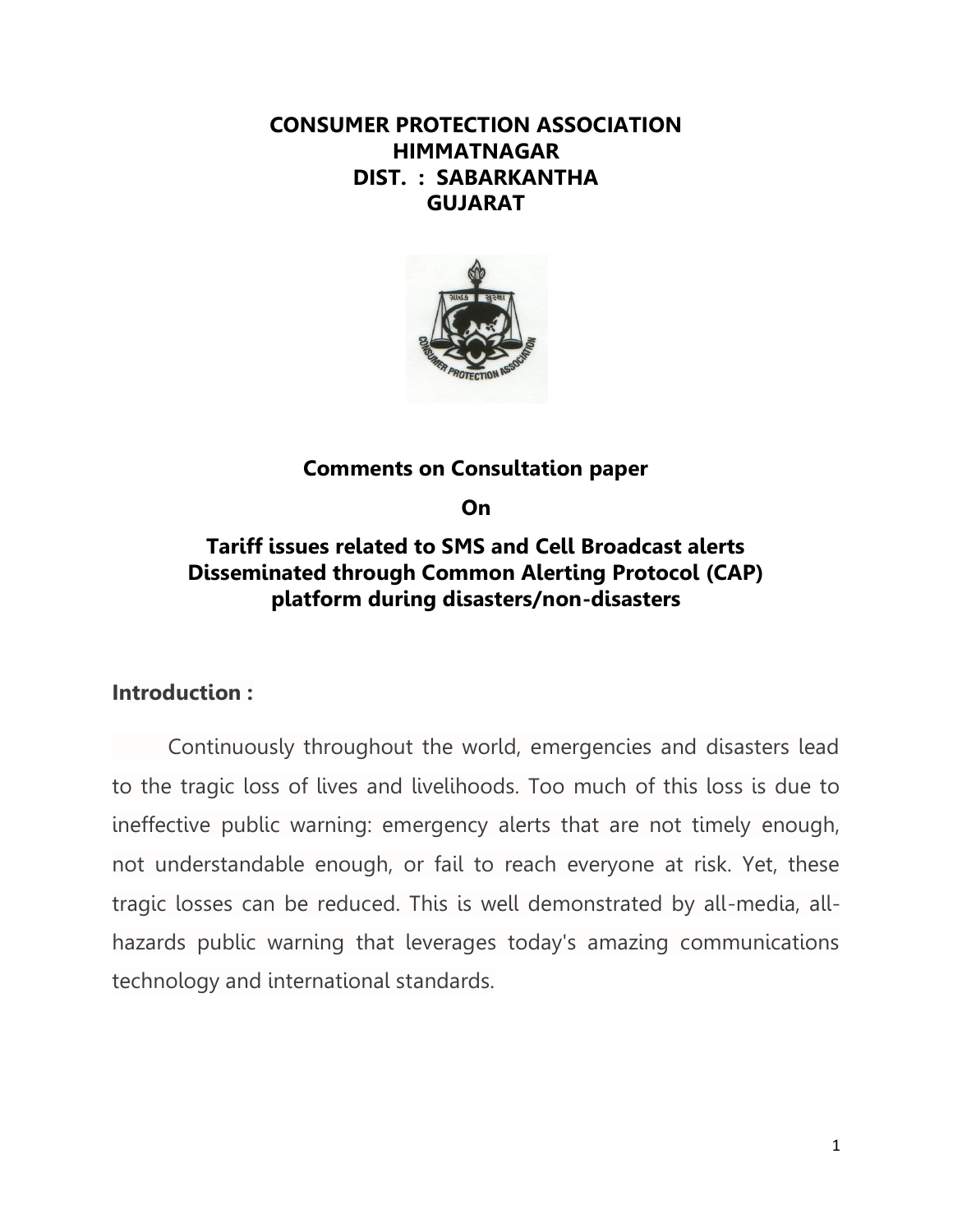## **The Vision should be :**

Timely Alert and Warning to Indian People in the preservation of life and property.

## **The Mission should be :**

- (i) Provide integrated services and capabilities to local, state, and Central authorities that enable them to alert and warn their respective communities via multiple communications methods.
- (ii) **Modernize** and **integrate existing** alert and warning systems at the **national, state, territorial, local** levels in a **single, cohesive**  platform.
- (iii) **Implementation** of **Common Alerting Protocol (CAP)** for crisis information interchange between organizations.
- (iv) Forecasting agencies can **address public or the First Responders** of a **specific area** simultaneously cover all media coverage (**SMS, IVR call, TV, Radio, Siren, Road Signage, Railway station announcement system, social media** etc.) in **all vernacular languages**.

## **Strategic Goal should be :**

- Goal 1 Create and maintain an integrated interoperable environment for alert and warning
- Goal 2 Make alert and warning more effective
- Goal 3 Strengthen the Resilience of Infrastructure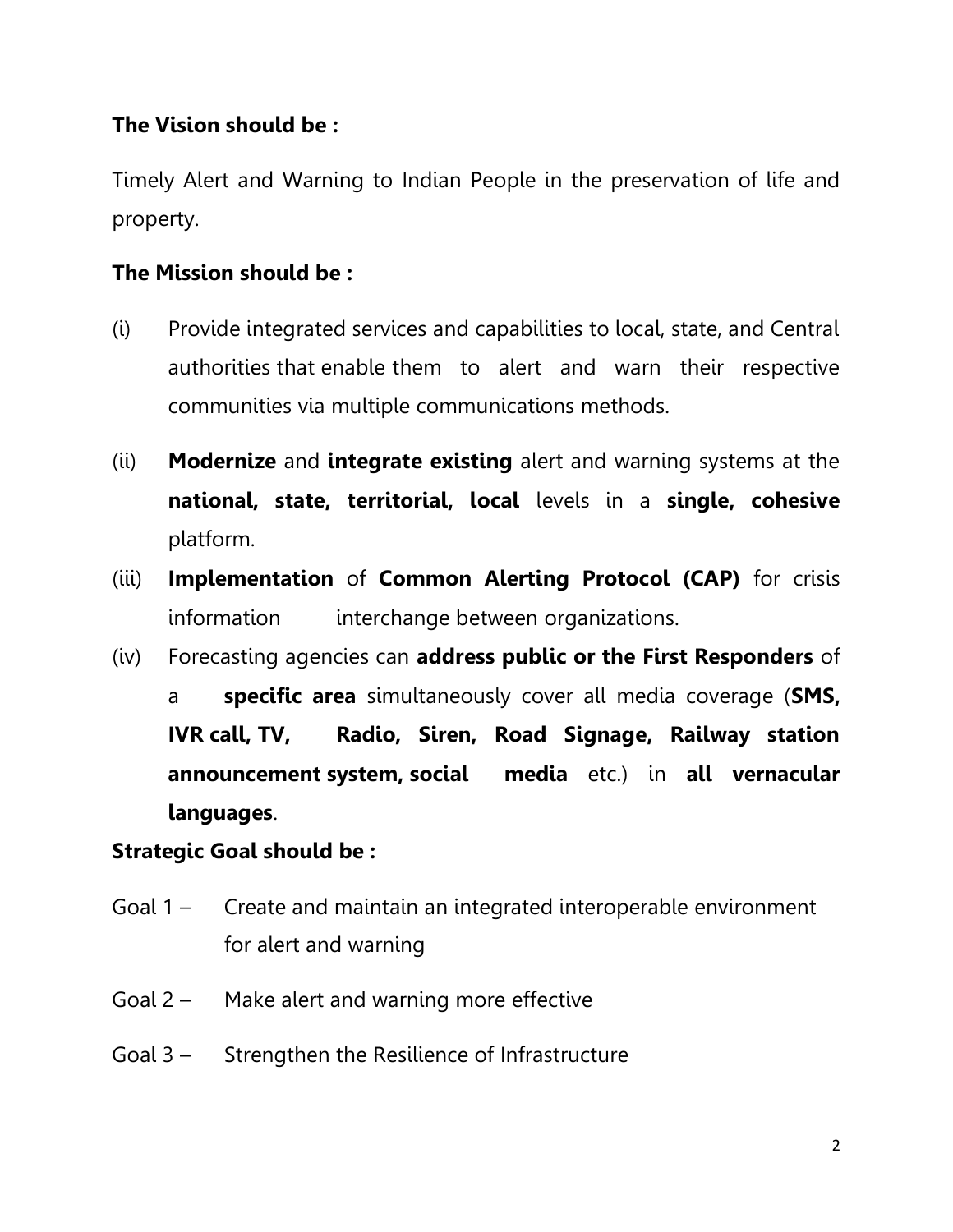## **Question 1:**

**What are the technical options available with the Telecom Service Providers for mass message dissemination through Common Alerting Protocol (CAP) platform during disasters and non-disasters and what are the challenges being faced with respect to these technology options?** 

**Comments :**

**Technical Options available with Telecom and Broadcasting service Providers :** 

- 1. Telecom Service Providers
- 2. Internet Service Providers Pop Up on Internet
- 3. All India Radio
- 4. Broadcasting Service Television
- 5. IVR Calls
- 6. Public Addressing System
- 7. Social Media
- 8. Railway Announcement System
- 9. Google Public Alert
- 10. Cell Broadcast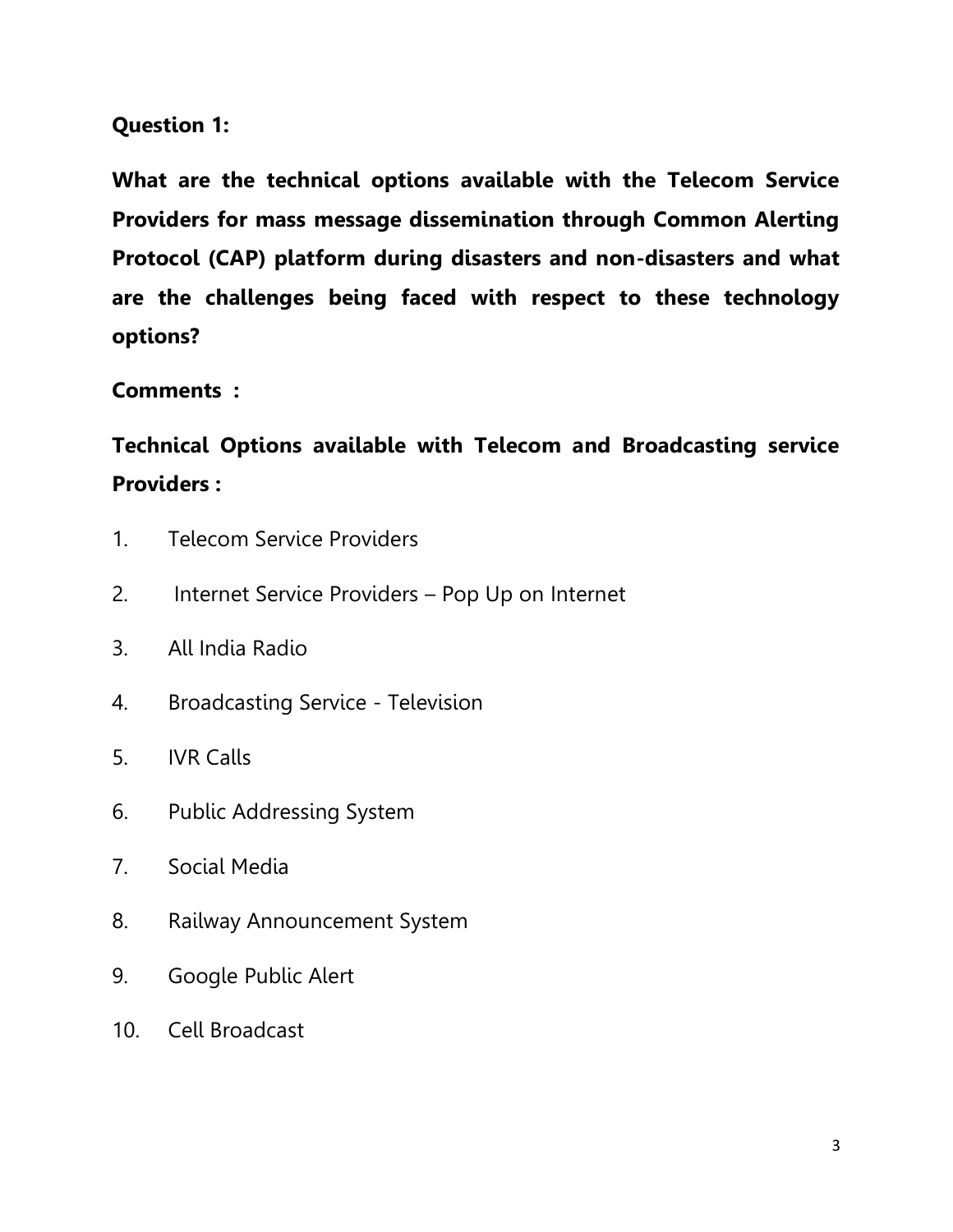- 11. Alerts to be transmitted in SAME through the legacy system, triggering alerts down through the "daisy-chain" of participants, ( i.e. **The daisy-chaining method involves** connecting all the devices that can request an interrupt in a serial manner )**. This configuration should be governed by the priority of the devices. The device with the highest priority is placed first followed by the second highest priority device and so on,** providing redundancy for the IP-based CAP system. This "CAP-in, SAME-out" transitional approach is both practical and cost-efficient because the legacy network still has many benefits (including the ability to operate during power and Internet outages, which would disable a wholly CAP based system when Internet access is disabled) and because the existing system is already so wide-spread and generally functions well.
- 12. Emergency Management LINK should be established, which gives registered users a quick, comprehensive and up-to-date listing of emergency management related geospatial web services for a chosen hazard and/or region. This should be used by staff in Central, state and territory government agencies as well as those employed in the recovery, humanitarian and critical infrastructure sectors to assist with sharing information about the extent of current and potential disasters.
- 13. Fax
- 14. Multimedia Broadcast Multicast Service ( MBMS )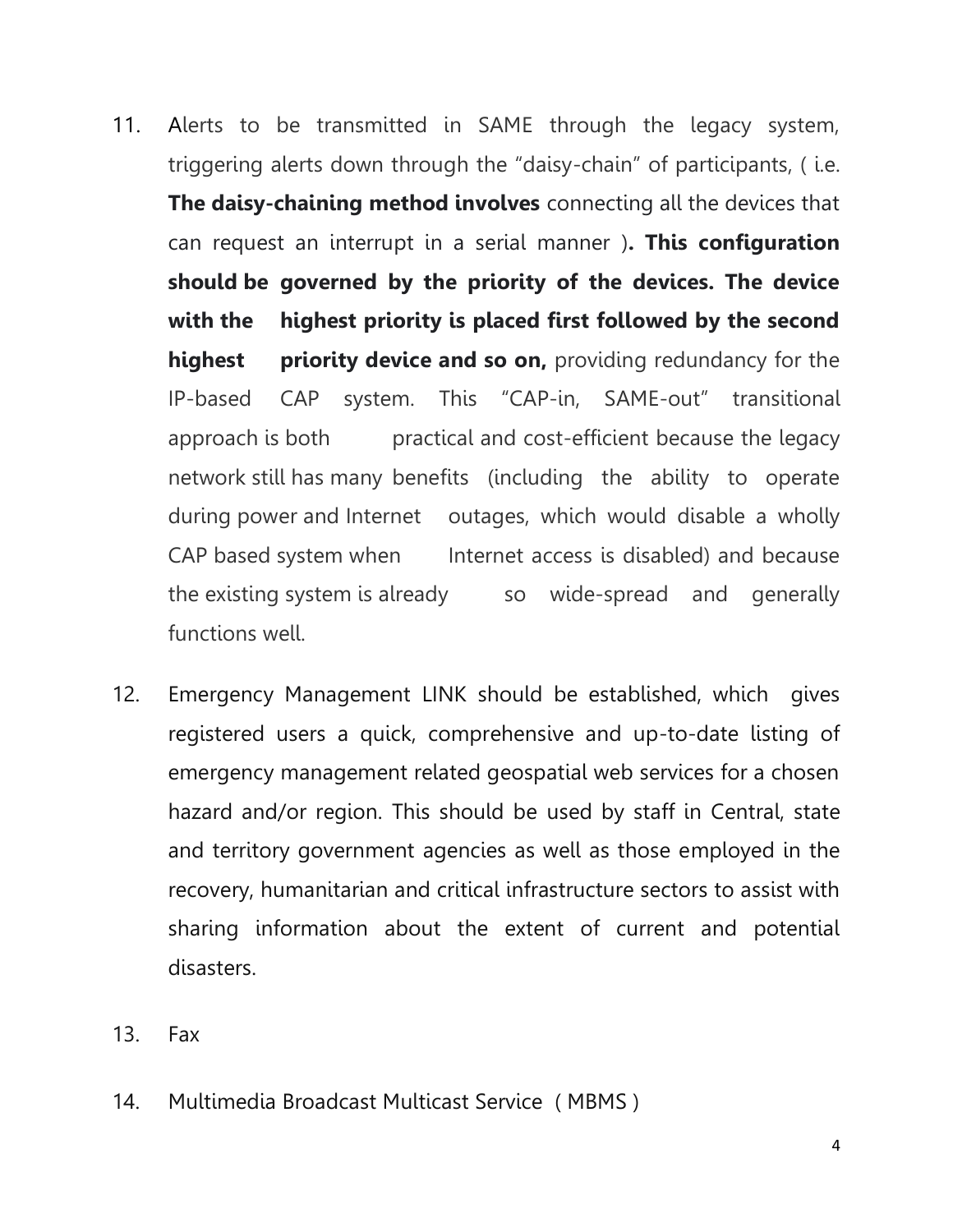- 15. Multimedia Messaging Service ( MMS )
- 16. Unstructured Supplementary Service Data ( USSD )
- 17. E-mail
- 18. Instant messaging ( IM )

Among these Cell Broadcast Service (CBS) and Short Message Service (SMS) are the most suitable technologies for delivering a mobile-driven Public Awareness System ( PWS ).

# **Challenges :**

- $\triangleright$  Un-even population distribution. Dense to very dense population huge number of SMS dissemination in a small area.
- $\triangleright$  A significant percentage of mobile phones do not support Cell Broadcasting
- $\triangleright$  Ensuring Quality of Service (QoS) in bulk SMS dissemination
- $\triangleright$  Real time extraction of mobile number in the selected area by analyzing large set of Visitor Location Register ( VLR )
- $\triangleright$  Large Population, density varies
- $\triangleright$  Alerting mechanism is different for different states
- Different Hazard Profile for Different Areas
- $\triangleright$  Smartphone penetration is less only about 40% so SMS and Cell Broadcasting both options need to implement
- $\triangleright$  Support for Multilingual Message broadcast as India has 22 major languages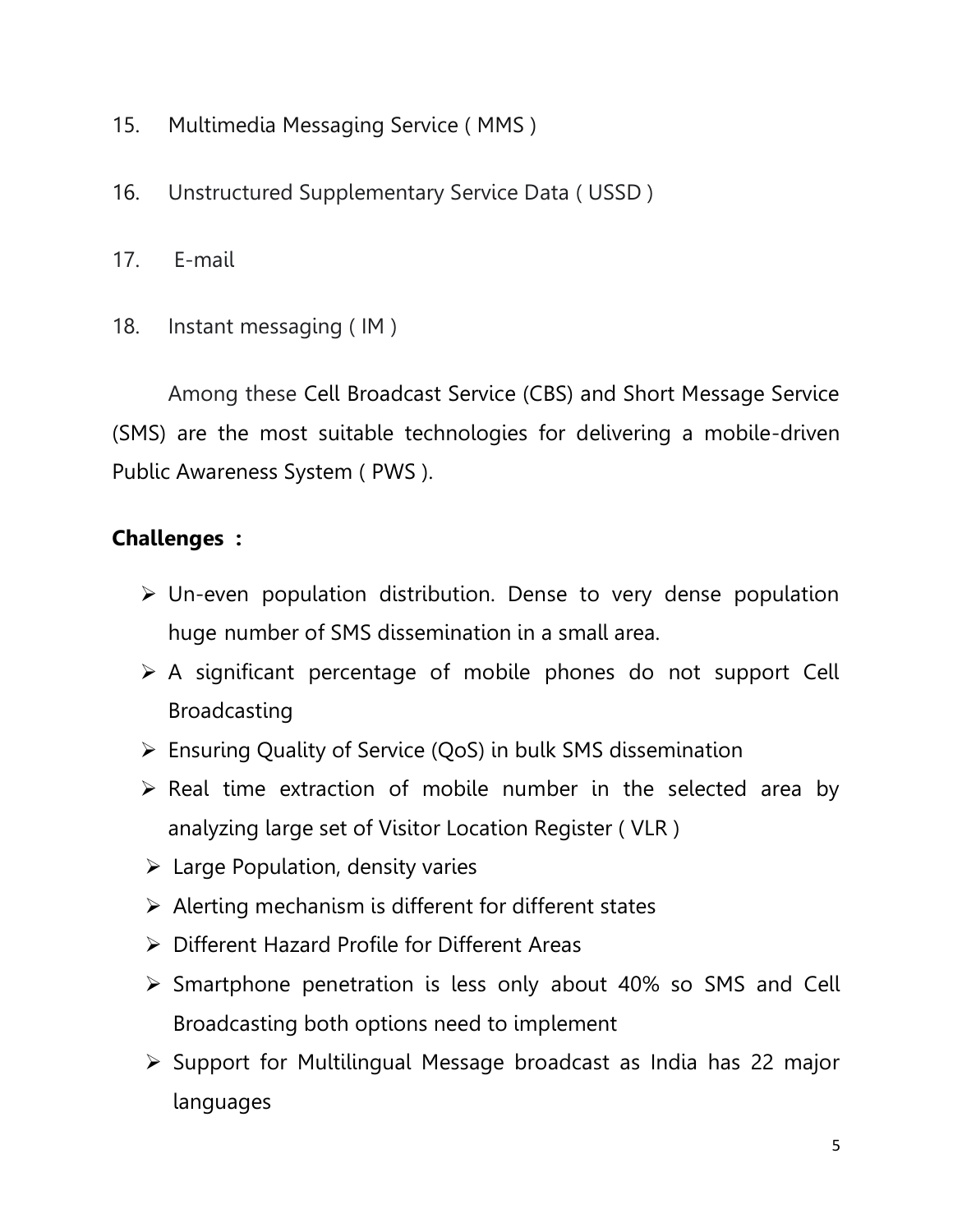Large number of Government and Private Organizations need to be integrated with CAP Early Warning Platform through Inter Working Functions, Support for Legacy systems

## **Question 2:**

**Which method of mass message dissemination for alert, Short Service Message or Cell Broadcast Service, is preferred? Please provide supporting reasons.** 

## **Comments :**

Following key requirements are necessary for an emergency messaging service :

- Capacity and speed The provision of alerts that take a maximum of three minutes to arrive and can reach 97% of the citizens in the targeted area within five minutes.
- Network Congestion The system must be able to deliver high message volumes across congested networks.
- Security and authentication Public Warning messages should only be sent from authorized users. Subscriber privacy should be maintained.
- Performance The system must be configured for high availability and geographical redundancy where possible.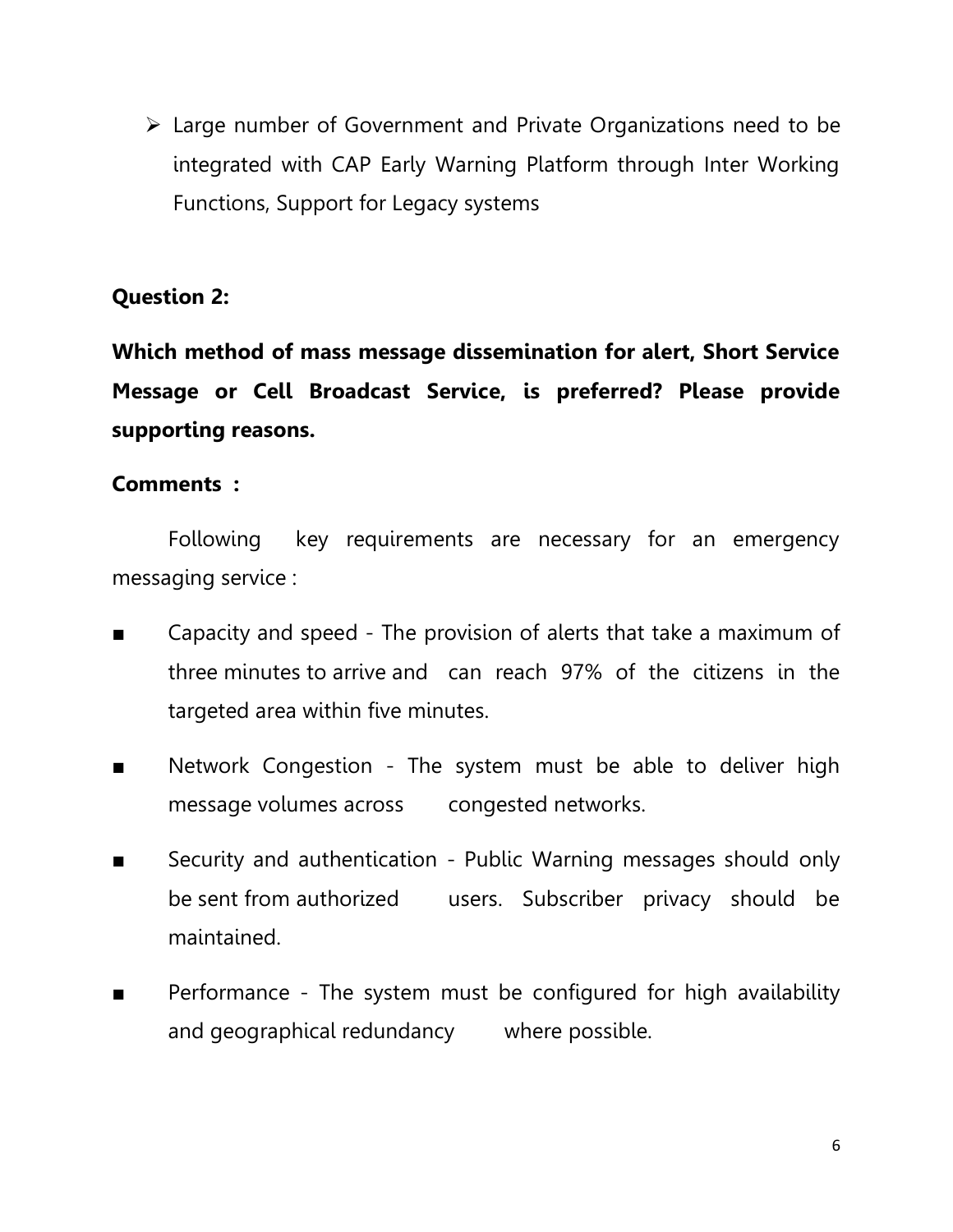■ Handset or device requirements - Emergency messages should be instantly recognizable as an alert and remain on the handset until manually cancelled by the user. The system should allow for different alert levels to be set .

### **SMS Characteristics:**

SMS is familiar to most mobile users worldwide. It is ideal as a personal one-to-one messaging solution, however for bulk messaging applications such as a Public Warning System ( PWS ) :

- $\div$  it requires the establishment and maintenance of a database of target numbers.
- $\cdot$  Any bulk messaging solution necessitates that messages must be sent individually to each number in the database.
- $\cdot$  In an emergency situation, where networks are often severely congested, the volumes created can further increase congestion and lead to delays in message delivery.
- The SMS message is sent direct to the handset number and messages received on the handset are independent of its location . Therefore when a warning message is sent there is no guarantee the recipient is present in an area that the warning applies to, potentially leading to confusion.

## **Cell Broadcasting Service ( CBS ) Characteristics:**

The Cell Broadcasting Service is currently the most practical mobilebased technology that satisfies the majority of criteria defined internationally as requirements for a PWS and operates effectively on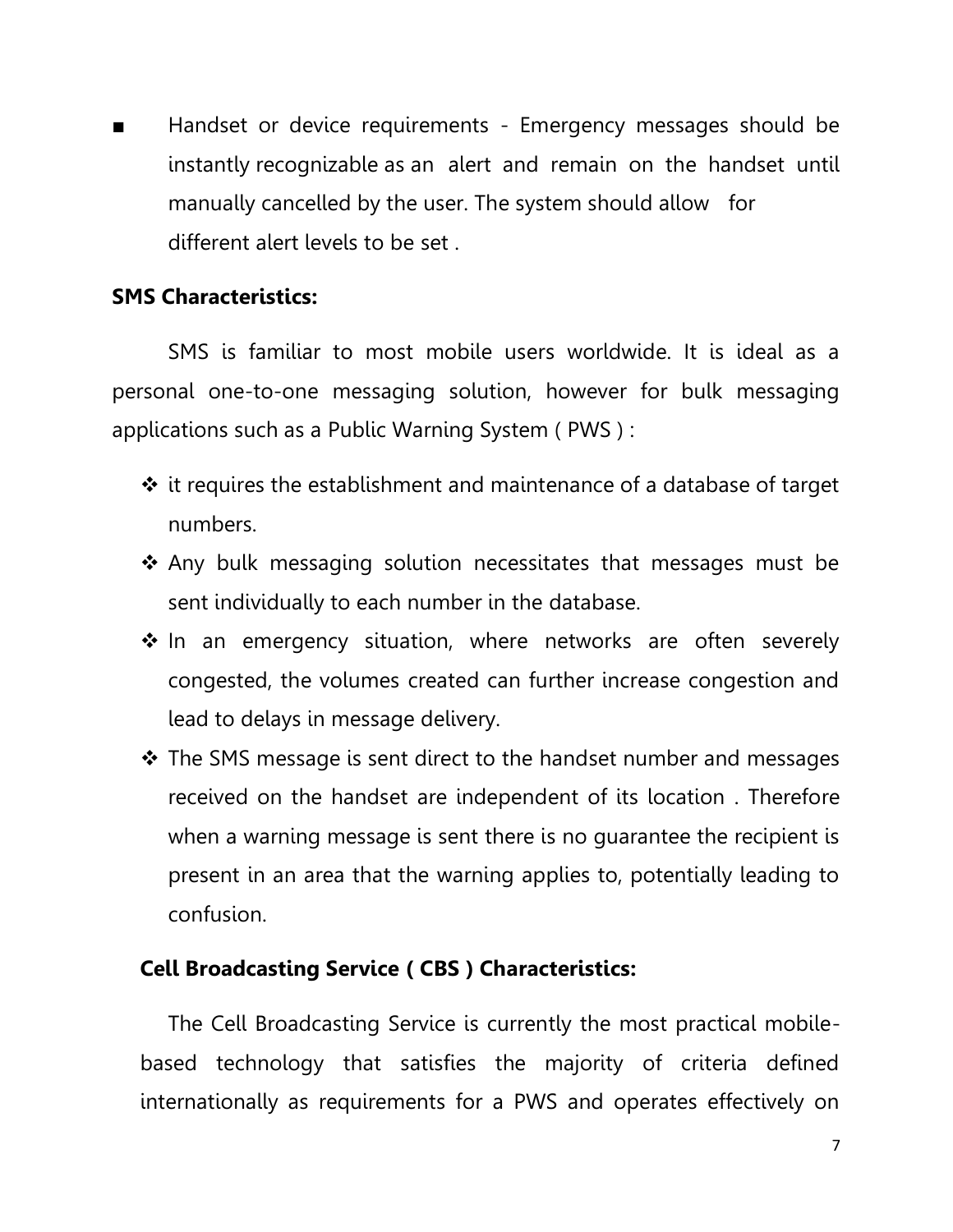GSM, UMTS and E-UTRAN networks in addition it is the only standardized PWS technology.

Although Cell Broadcast System (CBS) is not as familiar as SMS to most mobile users, it has several key distinctions that make it more applicable as a PWS service. These include:

- ❖ Message Display The message can be displayed on the handset with no user interaction and a distinct warning tone sounded.
- \* CBS also has the capability to deliver messages in multiple languages.
- ❖ Message Delivery CBS works on a broadcast i.e. one-to-many basis; One message can be sent to millions of devices quickly and the message is broadcast to all connected handsets within a designated target area.
- $\cdot$  A CBS system enables the fast delivery of important information on a broadcast one-to-many basis and can be targeted to areas that can be as large as a country or as small as a single cell.
- Message Security Another key advantage of CBS is that it addresses certain security concerns. The recipients remain anonymous as CBS does not require registration of numbers or maintenance of a number database, and messages are sent to all users within a geographic area.
- Unlike SMS, where messages can be sent from any source and the identity of the sender is difficult to verify, CBS messages can only be sent by authorized personnel who have been given access to the system.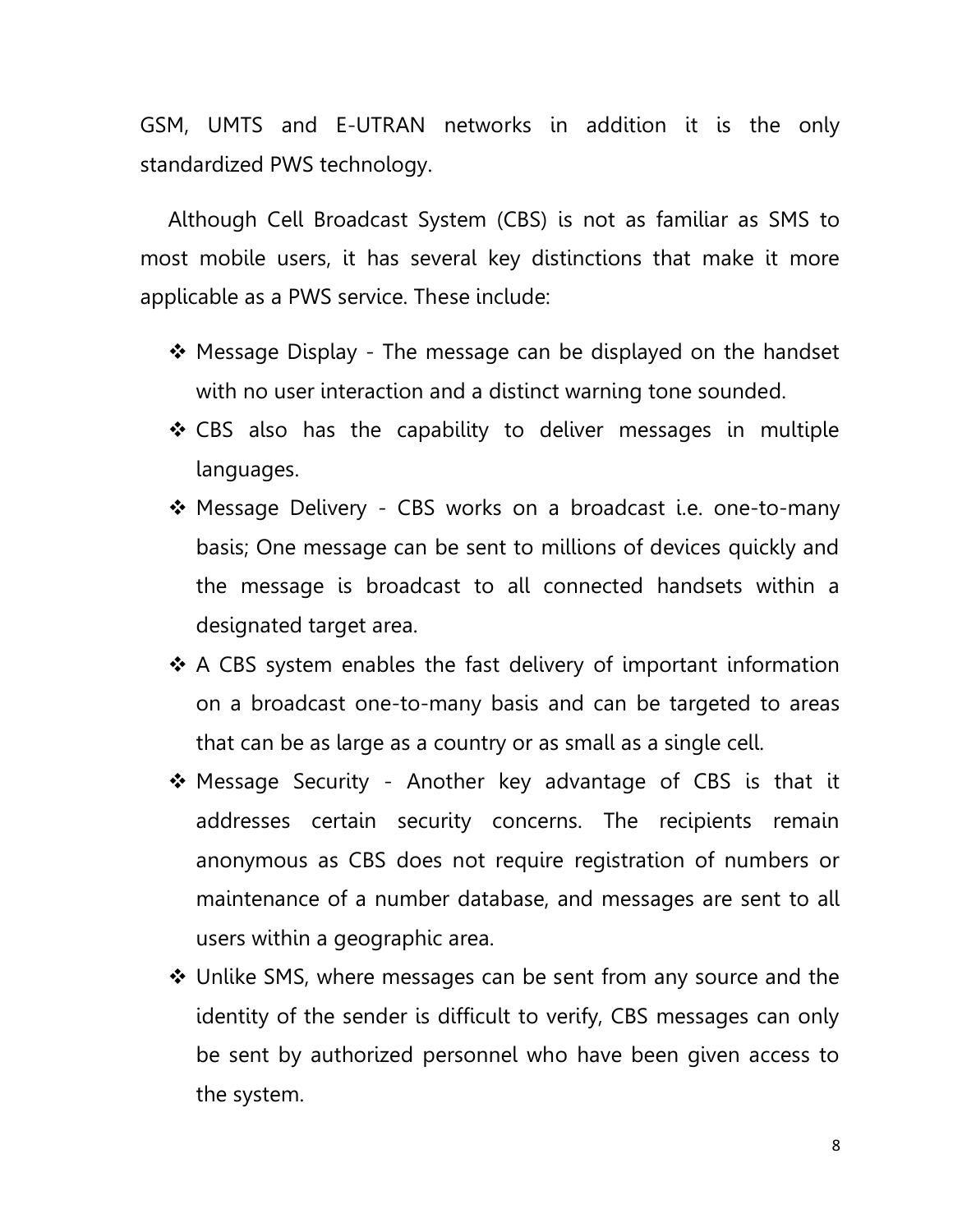CBS therefore has key practical advantages in terms of implementation for a disaster alerting and warning system:

- It can be displayed automatically with no user interaction,
- It can be delivered quickly to millions in seconds
- It can send differentiated messages to designated areas,
- It is not affected by and will not lead to network congestion,
- It does not violate citizen privacy
- CBS can only be sent from authorized, verified sources.

Despite these disadvantages, CBS is the most implemented technology in delivering PWS.

Government of India has initiated National Disaster Management Authority ( NDMA ) and adopted a comprehensive dynamic National Disaster Management Plan, in which :

- (i) State and District Level Disaster Management Plans prepared and Institutional Standard Operating Procedure (SOP) for disaster situations put in place subsequently.
- (ii) Each State Disaster Management Authority prepared hazard profile of State.
- (iii) Collaboration with different ministries for better disaster risk reduction and mitigation.
- (iv) Implementation of National Cyclone Risk Mitigation Project (NCRMP), funded by World Bank in Coastal States of India.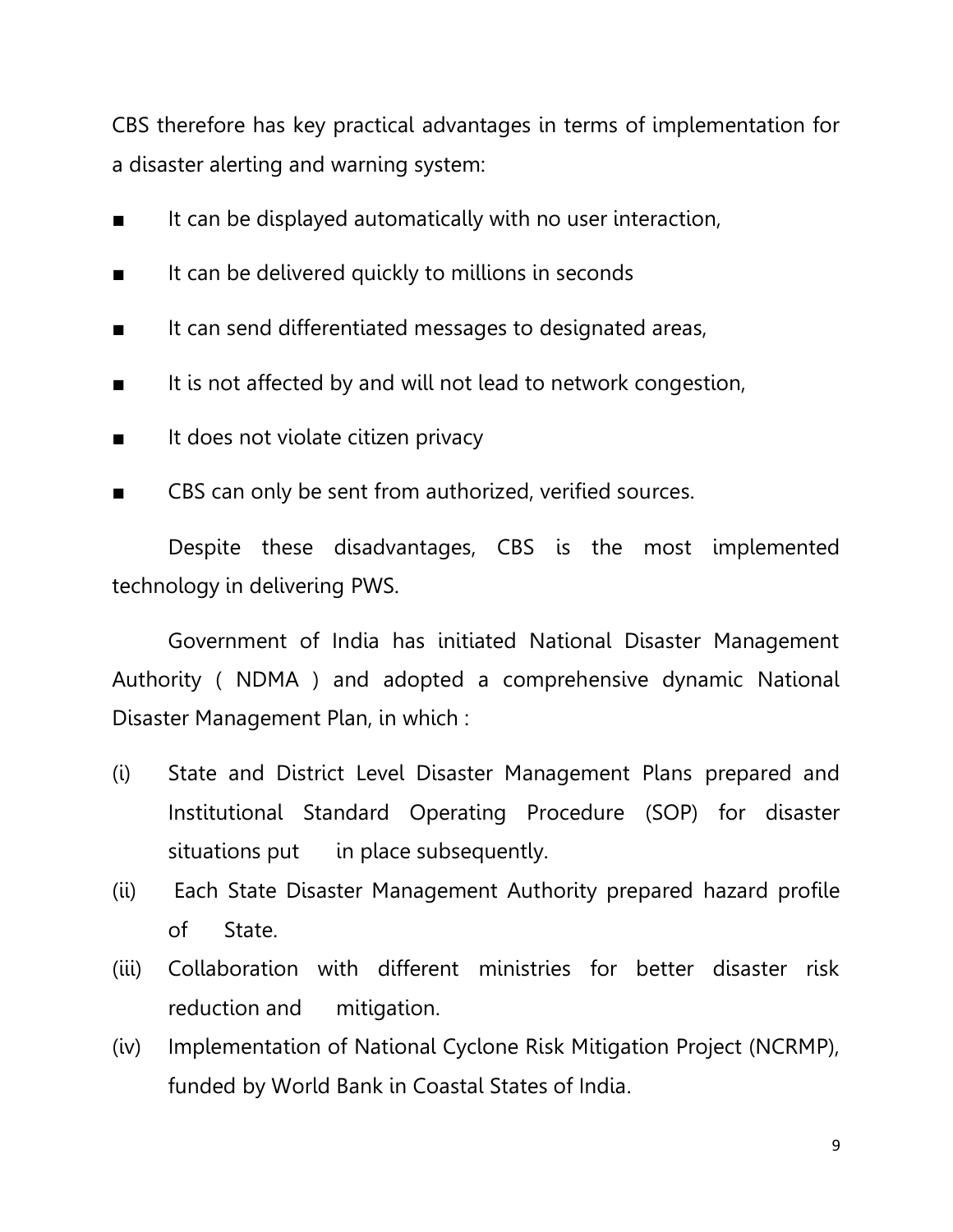- (v) Provision of Disaster management policies in National Digital Communication Policy (NDCP), 2018 by Ministry of Communication.
- (vi) DoT further involved Centre for Development of Telematics (C-DoT), India's premier telecommunications R&D center, under Ministry of Communication total solutions to architect, design and development of **CAP compliant Integrated Early Warning Platform** along with integrating all forecasting and dissemination agencies and State to local level authorities.

There are several forecasting agencies in India like :

| Sr. No.        | <b>Forecasting Agencies</b>                      | Forecast                         |
|----------------|--------------------------------------------------|----------------------------------|
|                |                                                  |                                  |
| $\mathbf{1}$ . | Indian<br>Meteorological                         | Snow Fall, Thunderstorm, Fog,    |
|                | Department (IMD)                                 | Sand Storm, Rainfall, High Tide, |
|                |                                                  | Heat Wave, Cyclone               |
| 2.             | <b>Central Water Commission</b>                  | Flood, Flesh Flood               |
|                | (CWC)                                            |                                  |
| 3.             | Geological Survey of India                       | Landslides                       |
|                | (GSI)                                            |                                  |
| 4.             | National<br>Indian<br>for <sub>l</sub><br>Center | Tsunami                          |
|                | <b>Ocean Information Services</b>                |                                  |
|                | (INCOIS)                                         |                                  |
| 5.             | National center for Seismology                   | Earthquake                       |
|                | (NCS)                                            |                                  |
| 6.             | Avalanche<br>Study<br>and<br>Snow                | Avalanche                        |
|                | Establishment (SASE)                             |                                  |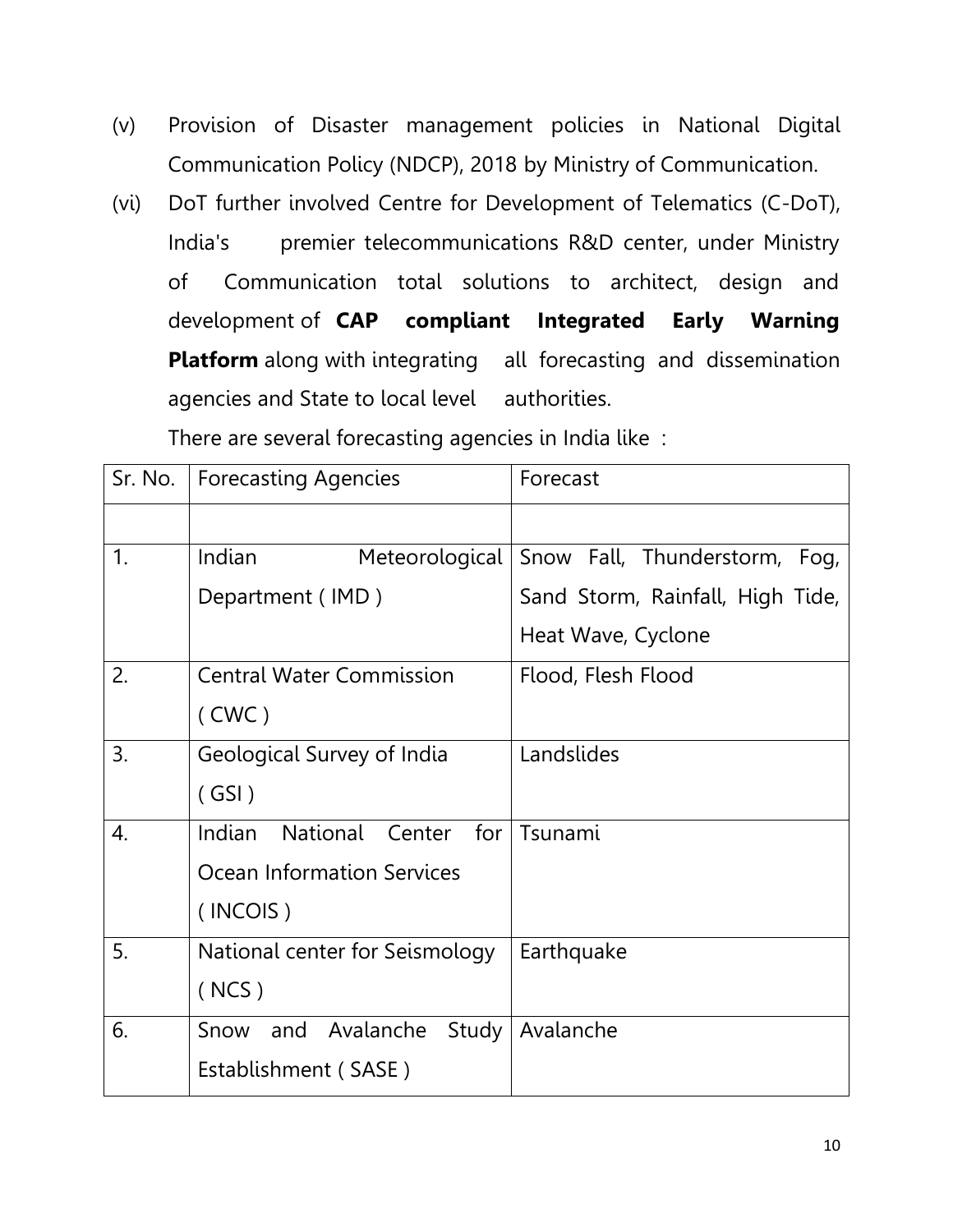| 7.  | Ministry of Environment, Forest Fire           |  |
|-----|------------------------------------------------|--|
|     | Forecast and Climate Change                    |  |
| 8.  | Ministry of Health and Family   Human Epidemic |  |
|     | Welfare                                        |  |
| 9.  | Ministry of Environment, Forest                |  |
|     | and Climate Change (MoEFCC)                    |  |
| 10. | Ministry of Agriculture<br>and                 |  |
|     | Farmer's Welfare (MoAFW)                       |  |

During an emergency, alert and warning need to provide the public with life-saving information quickly. **There should be Integrated Public Alert and Warning System (IPAWS) which should have modernization and integration of the nation's alert and warning infrastructure. It should integrate new and existing public alert and warning systems and technologies. Central, State, territorial, tribal, and local government alert and warning systems should be able to integrate with the national alert and warning infrastructure providing a broader range of message options and communications pathways for the delivery of alert and warning information to the Indian people before, during, and after a disaster by providing one message over more media to more people for the preservation of life and property.**

The Authority should build the IPAWS capabilities to ensure that under all conditions the responsible authorities can alert and warn the Indian people. It should be available to support cenral, State, local, tribal, and territorial alert and warning authorities. **Local emergency managers**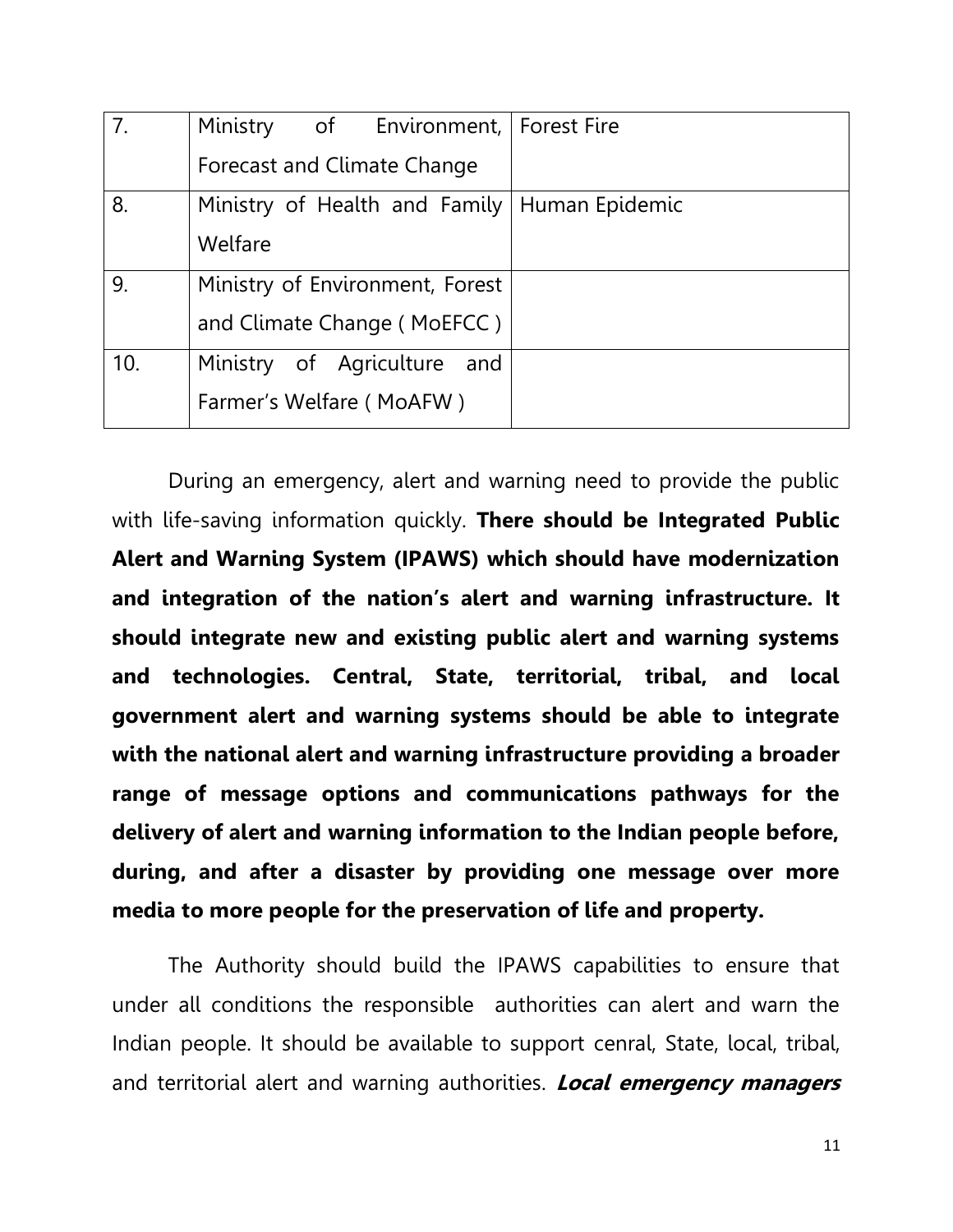**may choose to use the IPAWS alert services and may also integrate local systems that use CAP standards with the IPAWS infrastructure.** IPAWS and other CAP enabled systems should give public safety officials an effective way to alert and warn the public about serious emergencies using the Emergency Alert System (EAS), the Commercial Mobile Alert System ( TSPs ), National Weather Radio (NWR) and other public alerting systems from a single interface. IPAWS should save time when time matters, while maximizing the reach and impact of alerts before, during, and after an emergency.

Multiple types of Emergency Alert System (EAS) devices, TSPs, ISPs, Indian National Oceanic and Atmospheric Administration services, State and local alerting systems, including a variety of commercial encoder/decoder devices, and alerting technologies for persons with disabilities, monitor the IPAWS-OPEN system for CAP messages to alarm equipment based on the message types and geo-location information contained in the messages.

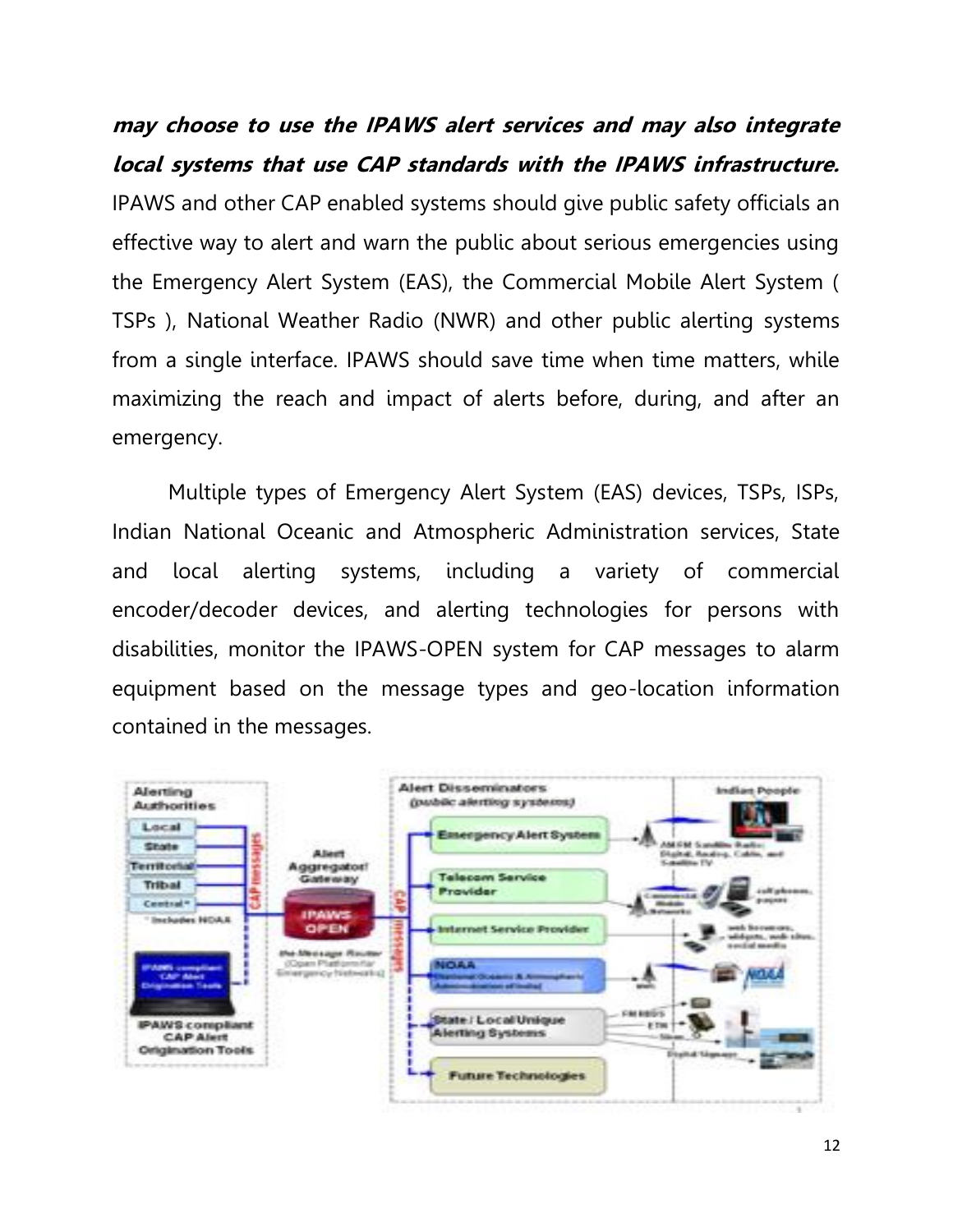#### **Question 3:**

**What is the success rate in delivery of messages in each of the methods adopted by the operators for dissemination of messages to the masses? Please provide details.** 

#### **Comments :**

In an emergency, effective public communication about the event and provision of advice on how to respond can lessen the negative impacts of a disaster and save lives. The quicker this communication is disseminated, the better. Several technologies can be used to facilitate this, including television, radio, the Internet and social media. Mobile phone text messages have also been used to disseminate information rapidly in several recent emergencies .

One attractive feature of mobile phone networks for emergency communication is the ability to target messages to all phones in a specific location. Such location-based messages can use the traditional short messaging service (SMS) or cell broadcast capability. Cell broadcast allows text messages to be sent to all phones that are connected to a base station within a specific geographic area. Cell broadcasting is reliable for use during emergencies as it operates on a separate frequency channel/network from the frequencies used for phone calls and radio communications. Mobile phone networks often remain functional even in the aftermath of major natural disasters, as demonstrated during the 2004 Indian Ocean Tsunami and the 2010 Haiti earthquake.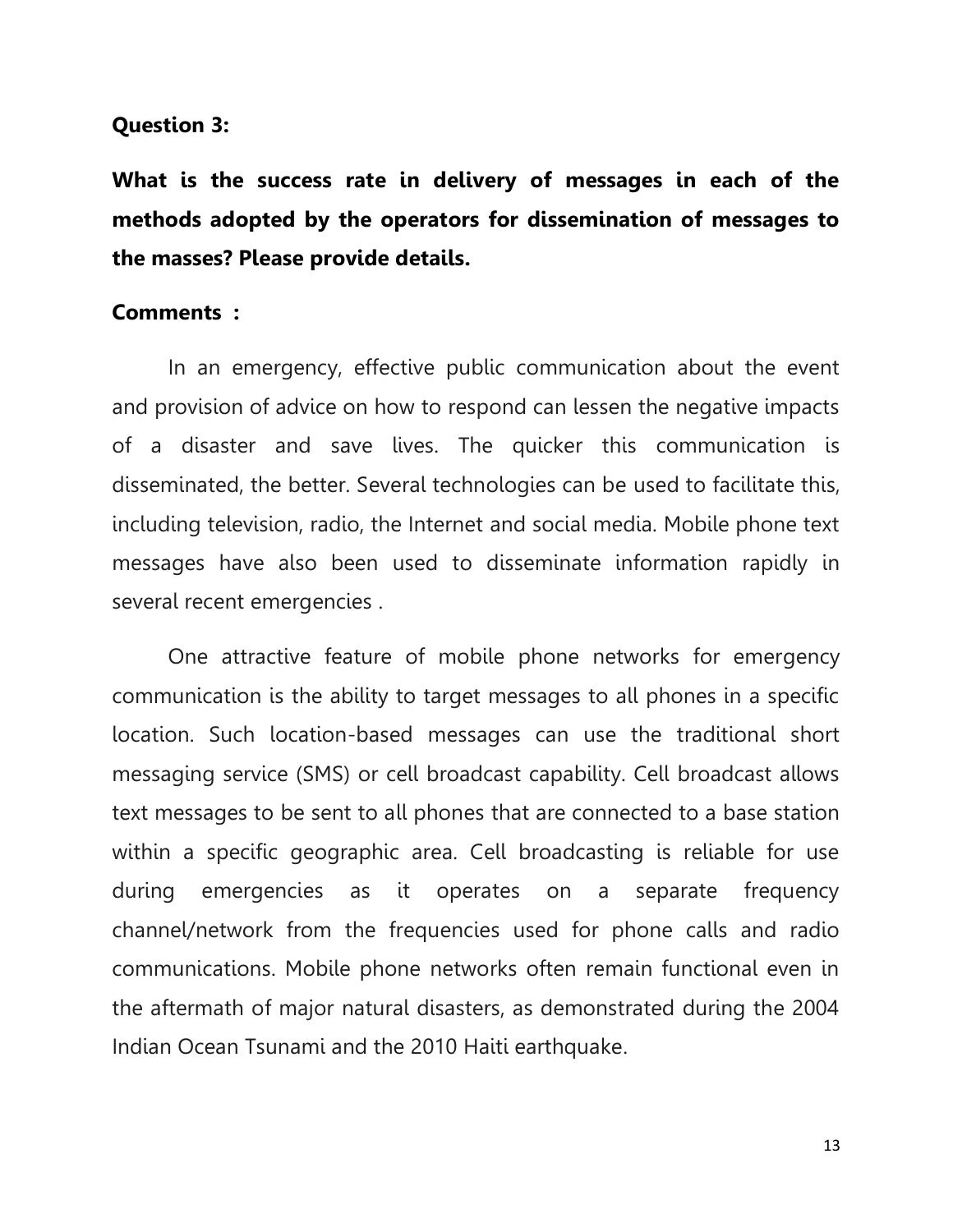Successful emergency communication is determined not just by how quickly or reliably a message can be disseminated, but also by how people respond to the information that they receive. Previous research has suggested that a system based on sending emergency messages via mobile phone text message would be generally well accepted by the public and likely to improve uptake of protective behaviour when combined with other approaches. Studies indicate that people go through the sequential processes of perceiving (hearing or receiving the information), understanding ("attachment of meaning" to the information), believing (belief in the information and the accuracy of it) and personalizing (perception of risk to themselves) emergency information, which culminates in their response. Although emergency information broadcasted via mobile phone networks tends to be highly perceptible due to its reach and reliability, the extent to which it is easy to understand, believe and personalize is less clear.

The dissemination of message should be focus on the factors that influence compliance with information received via text alerts, that is understanding, believing and personalizing. These may include the following:

- $\checkmark$  degree of trust in the agency sending the alert;
- $\checkmark$  desensitization to messages that are sent too frequently for situations that are not relevant to the recipient or for situations that are not perceived as sufficiently serious;
- $\checkmark$  how other people respond to the message;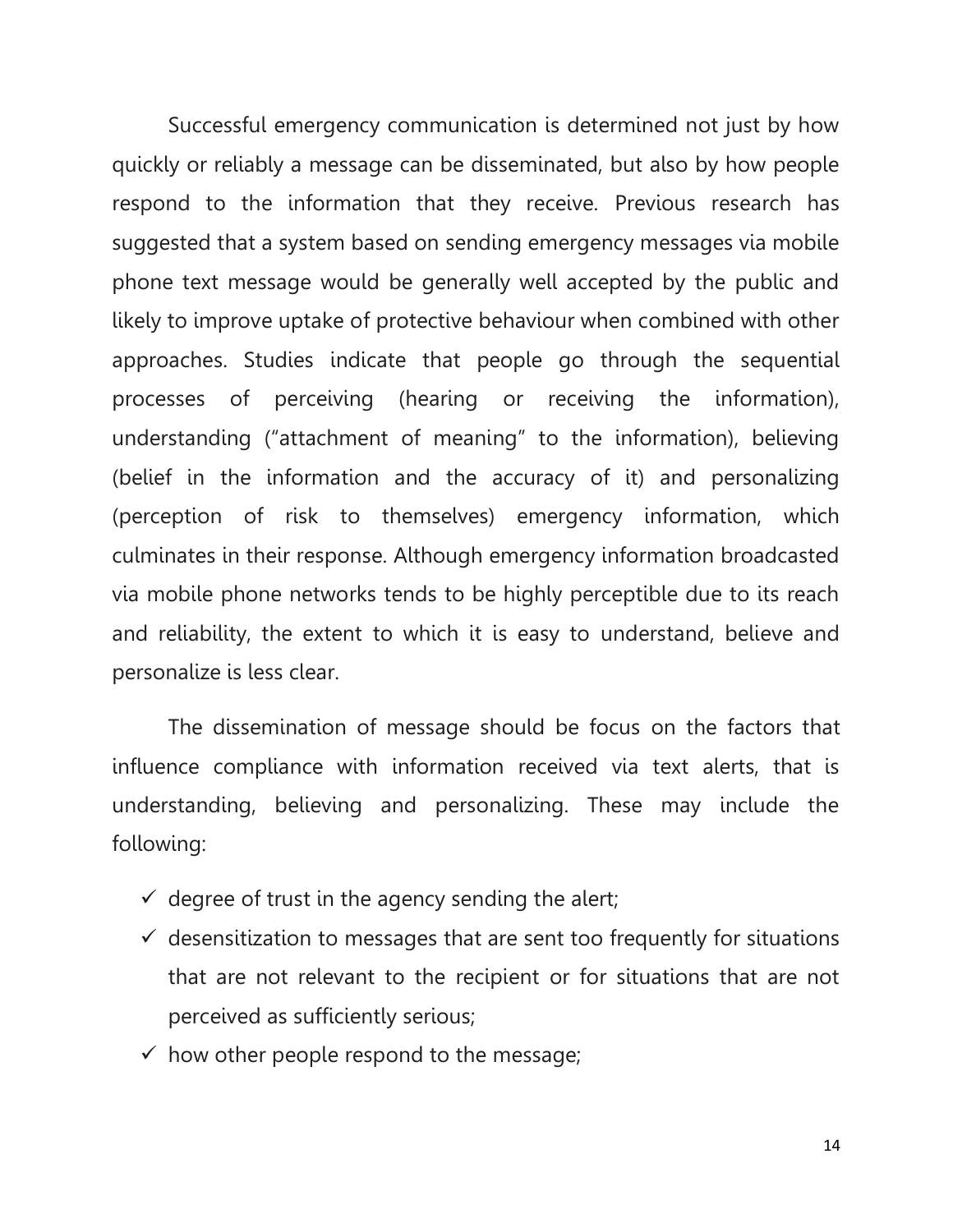- $\checkmark$  whether messages can be verified by checking with other sources; and
- $\checkmark$  whether people perceive themselves or their loved ones to be at risk of harm.

The sequential model of response to emergency information and Understanding was influenced by the amount of information provided and the availability of additional sources for information verification, which could be constrained by the character-limited nature of mobile alerts. Belief and compliance were dependent on whether people knew about the alert system and recognized the sender. All of these tied in together to influence how people personalized information and perceived themselves to be at risk. An additional finding was that the lack of personalized messages and two-way communication between sender and recipient limited the efficacy of wireless emergency alerts.

## **Question 4:**

**What are the challenges related to customer end devices that may arise due to Cell Broadcast Service? If so, what are they and what is the extent (total number as well as percentage) of such cases encountered so far? In case an operator has first-hand experience, then the same may be shared with facts.**

### **Comments :**

A mobile phone text alert system is not a complete answer to the problem of disseminating emergency messages quickly during a crisis. the customer may miss an alert entirely, depending on contextual factors such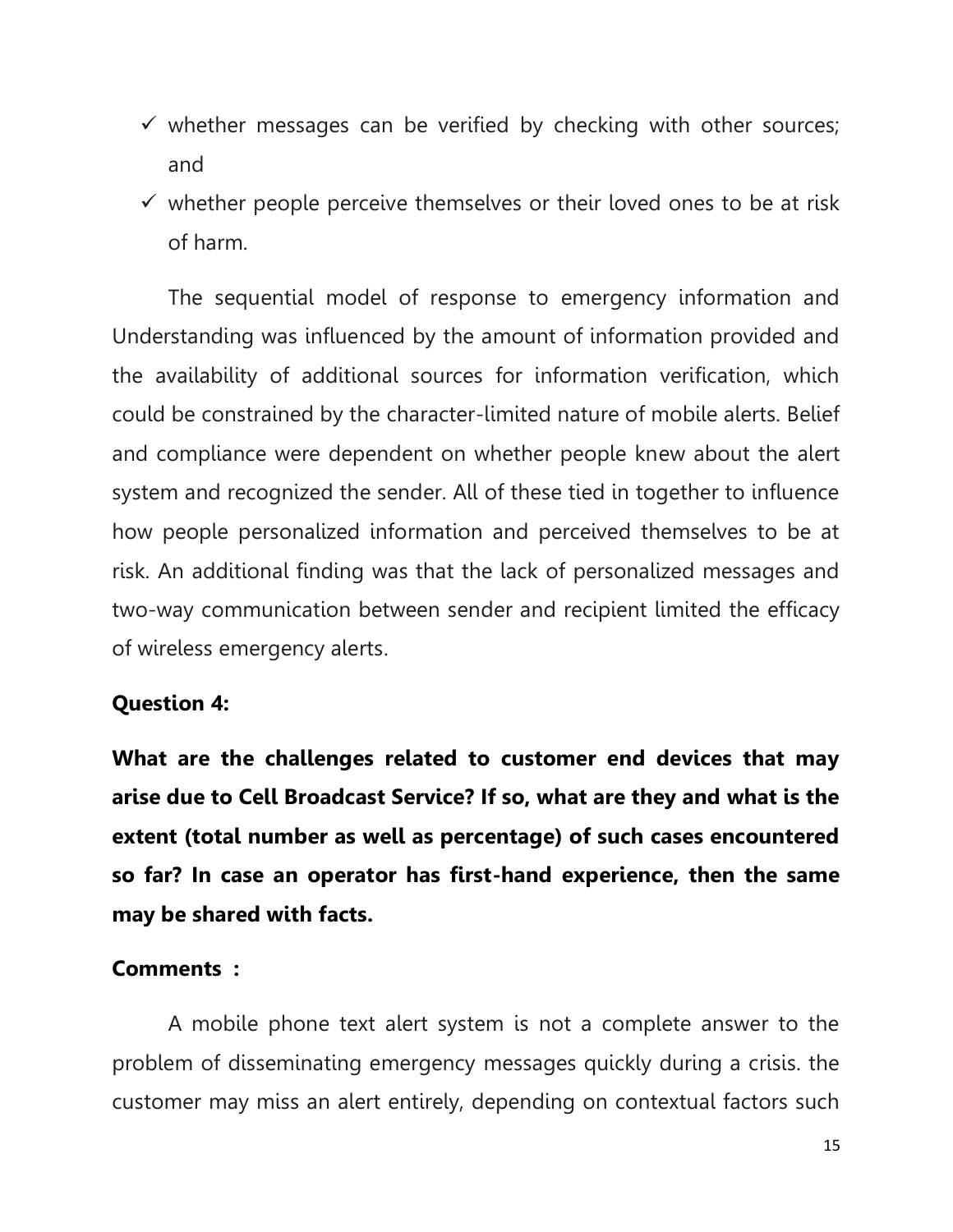as whether they were at school where phones may be banned, at home with their phone left in their bedroom, or out of range of a mobile phone signal. A text alert system should be only used in conjunction with other methods of communication to ensure that messages reach as many people as possible. Despite this, the widespread uptake of mobile phones among adolescents suggests that text alerts may be a particularly effective way of disseminating emergency messages.

There are few primary areas where CBS is perceived to have a disadvantage when it is compared to SMS for use as a PWS.

- $\blacksquare$  The CBS is often not enabled by default on many handsets and requires the user to enable the service manually; this process is again different on many handsets and can lead to confusion amongst users.
- $\blacksquare$  The first is that it can only be used for 1-way communication.
- Secondly, it has not been standardized as a method of display on handsets , which has led to differing levels of support across handset models and may require manual configuration by users.
- **Main Challenges to Effective CBS Implementations:**

## **( i ) Difficulty in business case for operators:**

**Investment in PWS**. Many operators have yet to consider it a worthwhile CSR initiative.

However, cell broadcast is available as a software feature on most existing networks and the cost is not large when compared to other network implementations.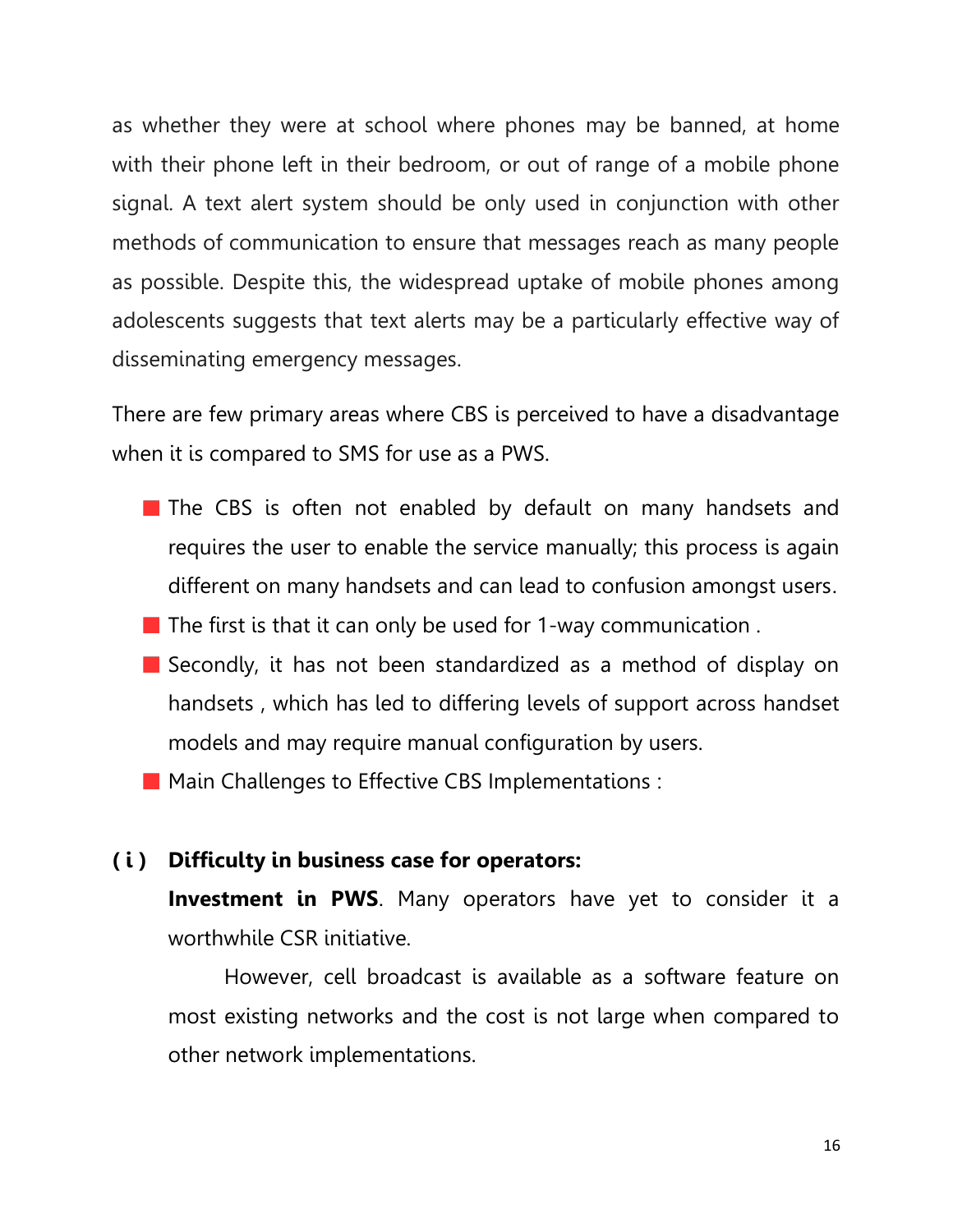Operator involvement is better instigated as part of a government-led, countrywide warning strategy where multiple operators should be committed and where many of the operational costs should be borne by the state or a governmental body.

#### **( ii ) Handset Problems:**

There were initial concerns that enabling cell broadcast functionality in a handset would lead to significant increased battery consumption. A 2007 report by the University of Linkoping, Sweden found that additional battery consumption is small in comparison to other features available on handsets (namely MP3, Java gaming and camera/flash). This is even more relevant for today's highperformance handsets with features such as Bluetooth, Wi-Fi, UMTS, full color displays, and built-in MP3 players – all features that consume significant battery power.

### **( iii ) Handset Compatibility and Interface:**

For cell broadcast to be truly effective as a PWS, its implementation needs to be standardized across the majority of handsets. Currently, the service still needs to be enabled manually on most handsets and this process can be different for various brands and types of handsets. This is seen as a major barrier for implementation. There is also a lack of a standard interface to the user: options for cell broadcast can be difficult to find and hidden away in settings or options menus, messages.

One possible solution is to standardize settings in a similar fashion to the presentation and management of SMS or to include it within the SMS management menus. Remote activation of the CBS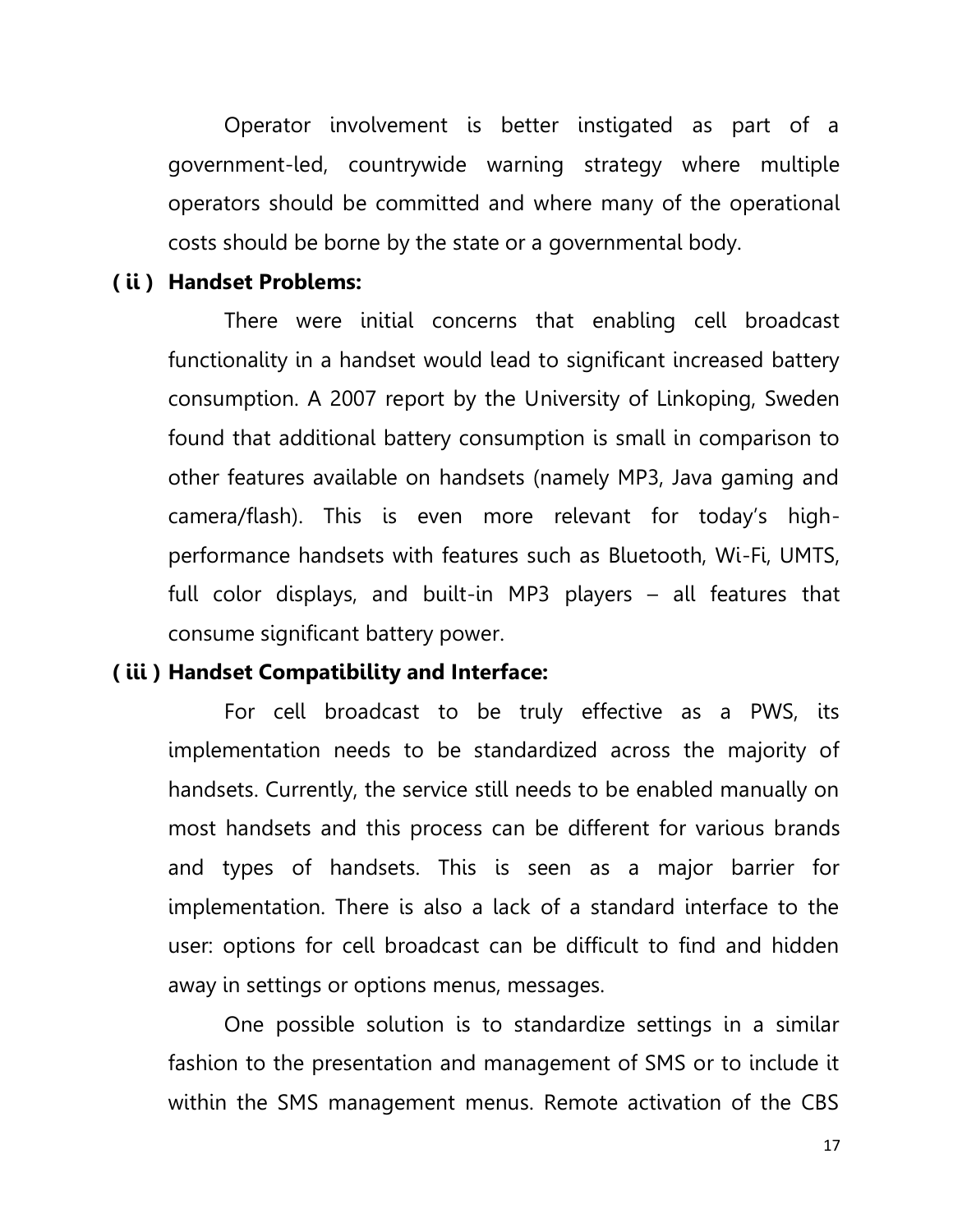service on the handset, though defined within 3<sup>rd</sup> Generation Partnership Project ( 3GPP ), does not appear to be implemented in any current PWS system. Although standardization of user interface and phone compatibility is still a problem, many of the proposed PWS implementations seem likely to follow the New Public Alarming System ( CMAS ) implementation where a client application is implemented on the handset - The client standardizes the presentation and maintains the integrity of the compulsory Presidential alert. Thus, as the Commercial Mobile Alerting System (CMAS) alert capable phones should made available for the Indian market, it will become commonplace for device manufacturers to enable the feature automatically on new models. In the Netherlands CMAS based clients are implemented by some manufacturers as CMAS and EU-Alert are compatible.

### **( vi ) National Legislation:**

This is the key factor for PWS implementation. All successful PWS implementations have to be supported by government and regulatory bodies. In the USA, the national legislation and framework provided by the Federal Communication Commission (FCC) subsequent to the Warning, Alert and Response Network (WARN) act enabled a large take up of CMAS among operators despite the participation being voluntary. In addition, the key role in aggregating and validating alerts has to be played by a national agency or governmental body to lend credibility and legitimacy to the message sources.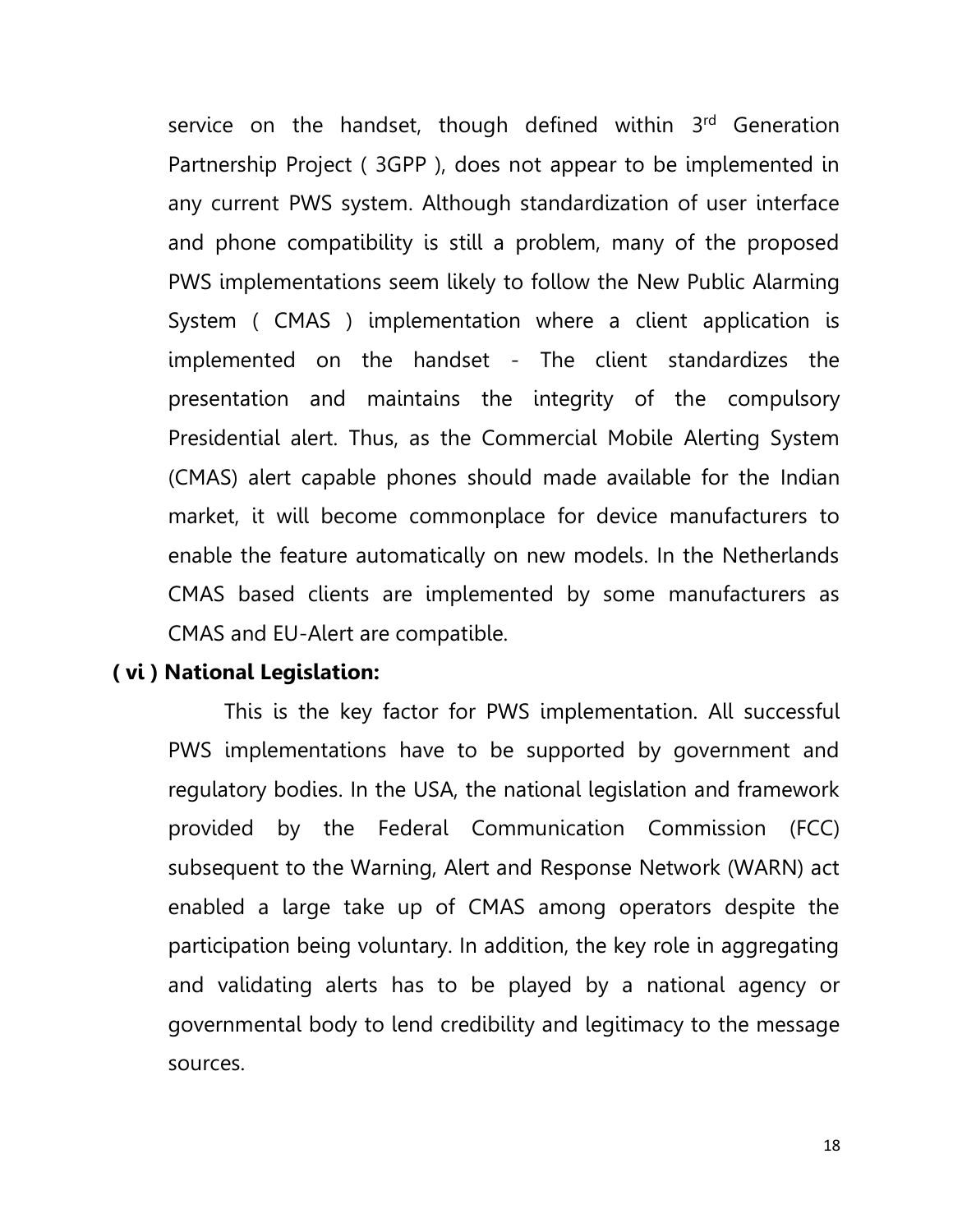#### **Question 5:**

**Is there a need for an elaborate tariff fixation exercise for CAP messages? In the alternative, would it be better from the perspective of ease of regulation to keep all categories of alerts/ messages given in paragraph 2.6 above including those at categories (i),(ii) and (iv) thereof, free of charge? Is keeping all CAP alerts/ messages free of charge an economically prudent and viable option?** 

#### **Comments :**

TSPs should broadcast messages at regular intervals, to all the subscribers in the affected areas through SMS/Cell Broadcast free of charge before, during and after disaster period **as a CSR responsibilities**.

Corporate social responsibility (CSR) is a company's commitment to manage the social, environmental and economic effects of its operations responsibly and in line with public expectations.

It is part of a company's approach to corporate [governance](https://www.bdc.ca/en/articles-tools/entrepreneur-toolkit/templates-business-guides/glossary/corporate-governance) and often touches every part of the business—operations, human resources, manufacturing, supply chain, health and safety, and more.

Implementation in 2020 is a mixed bag, what with COVID-19 activities taking up the biggest chunk of funding. A number of cyclones and floods wreaked havoc in large parts of the subcontinent. As a result, funds were also directed to disaster relief operations in Assam, Kerala, Bihar, Odisha and West Bengal.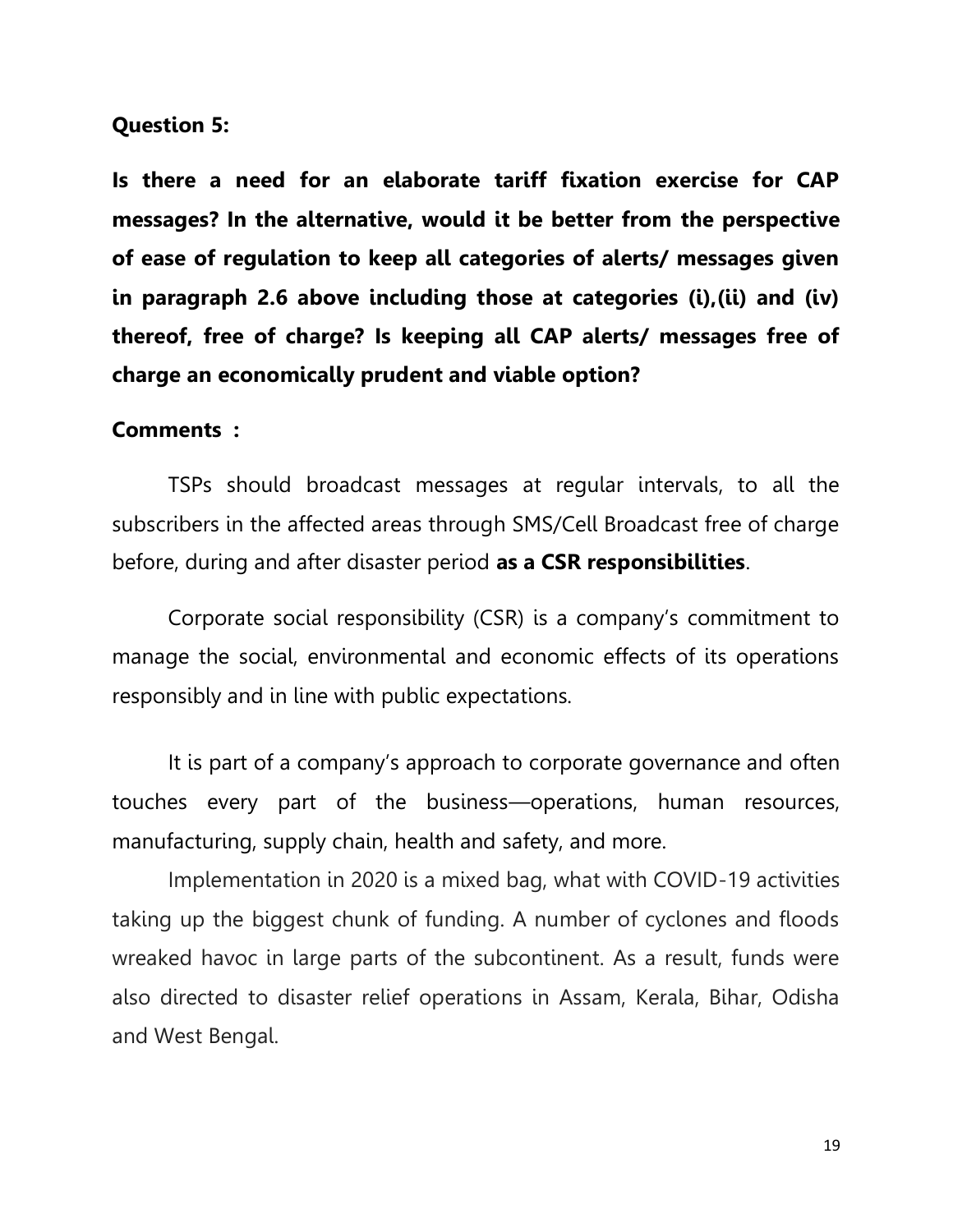Although telecom company Bharti Airtel was under no obligation to spend on CSR activities this year (due to net losses), the company has contributed Rs. 31.62 Crore to CSR, mainly in education. Additionally, the Company has contributed Rs. 23.5 lakh towards other charitable causes which are not covered within the CSR ambit, taking the total spend on social responsibility to 31.8 Crore. Bharati Airtel can spare some fund for CAP messages.

Vodafone Idea Ltd is committed to developing communities where it operates in. It's commitment to social sector is clearly stated in its vision statement – "to connect and inspire every Indian to build a better tomorrow,' and further refined in the mission statement – 'Be the most respected company by leveraging technology and purposeful innovation to catalyze social prosperity, digital literacy and inclusivity.' In Financial Year 2019-20, the Company has spent 32.53 crores towards CSR activities.

The company carries out its CSR initiatives through Vodafone Idea Foundation. Its current CSR portfolio focusses on Vidya (Education), Swasth (Healthcare), Aamdani (Livelihoods and Women Empowerment), and transformative projects in each of these domains that offer the potential to improve wellbeing of millions, while showcasing innovative use of mobile technology and development approaches.

In view of the losses incurred by the Company during the last two financial years, the Company had no obligation for CSR spend during the Financial Year 2019-20. However, through its CSR initiatives positively impacted the lives of around 28 lakh people across 18 states in the country.

20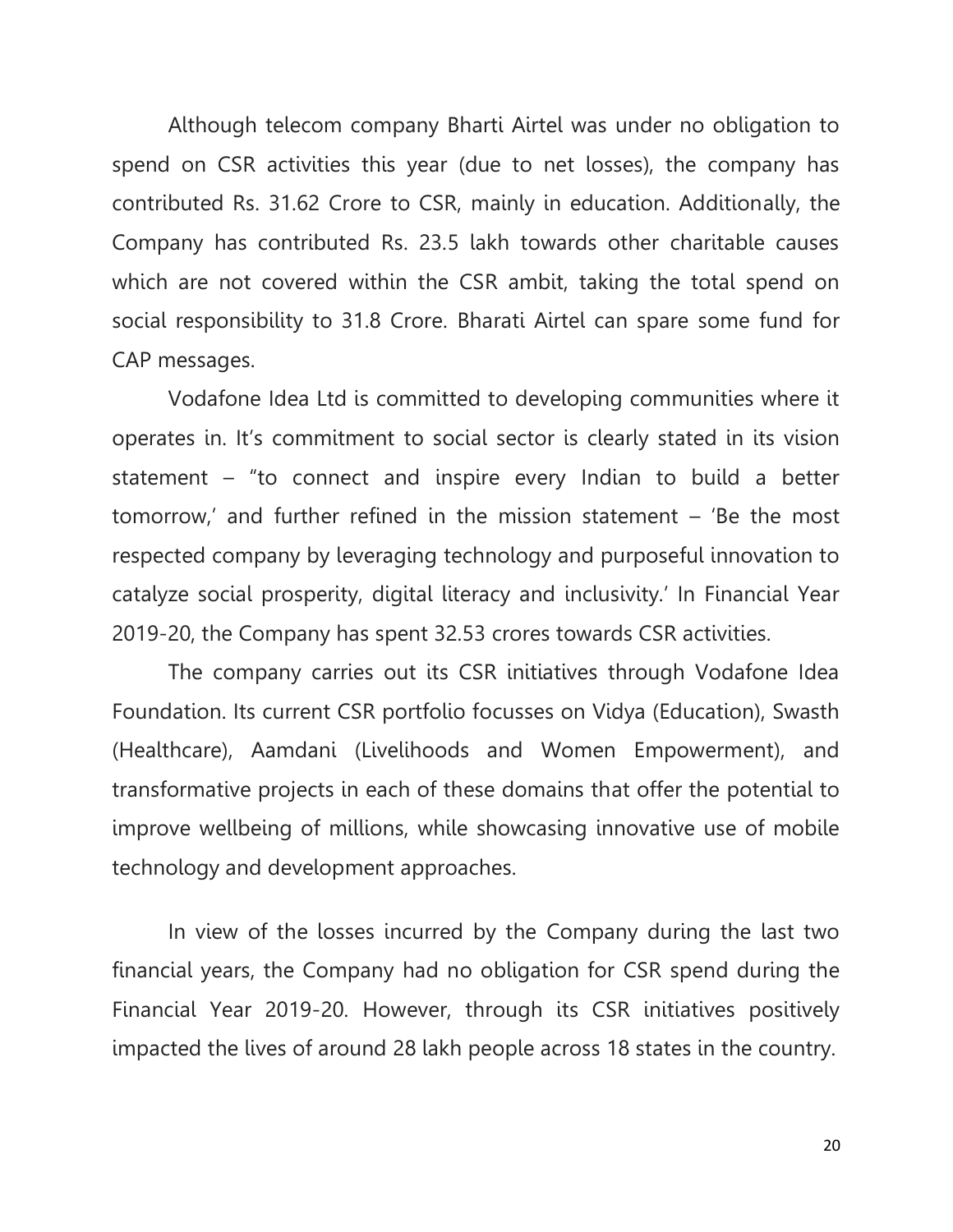Vodafone Idea can also spare some fund for CAP messages.

We are unaware about the CRS activities of Reliance Jio. There is no name of Reliance Jio in top 100 companies in India for CRS in 2020. But, Reliance Infrastructure as a responsible corporate entity undertakes appropriate Corporate Social Responsibility (CSR) measures having positive economic, social and environmental impact to transform lives and to help build more capable & vibrant communities by integrating its business values and strengths. Reliance Jio should also start such type of CRS activities.

## **Question 6:**

**If answer to the question number 5 is No, then whether the service SMS charges of up to Rs 0.05 (up to five paise) as mentioned at Regulation 35 of TCCCPR 2018 be adopted for SMS/Cell Broadcast alerts/ messages sent through CAP platform?** 

**Comments : Yes.**

**Question 7:** 

**What tariffs should be charged by TSPs for SMS and Cell Broadcast alerts/ messages under category (i), (ii) & (iv) as given at paragraph 2.6 above, in case SMS charges of up to Rs 0.05 (up to five paise) as mentioned at Regulation 35 of TCCCPR 2018 is not to be adopted?**

**Comments : Mentioned above.**